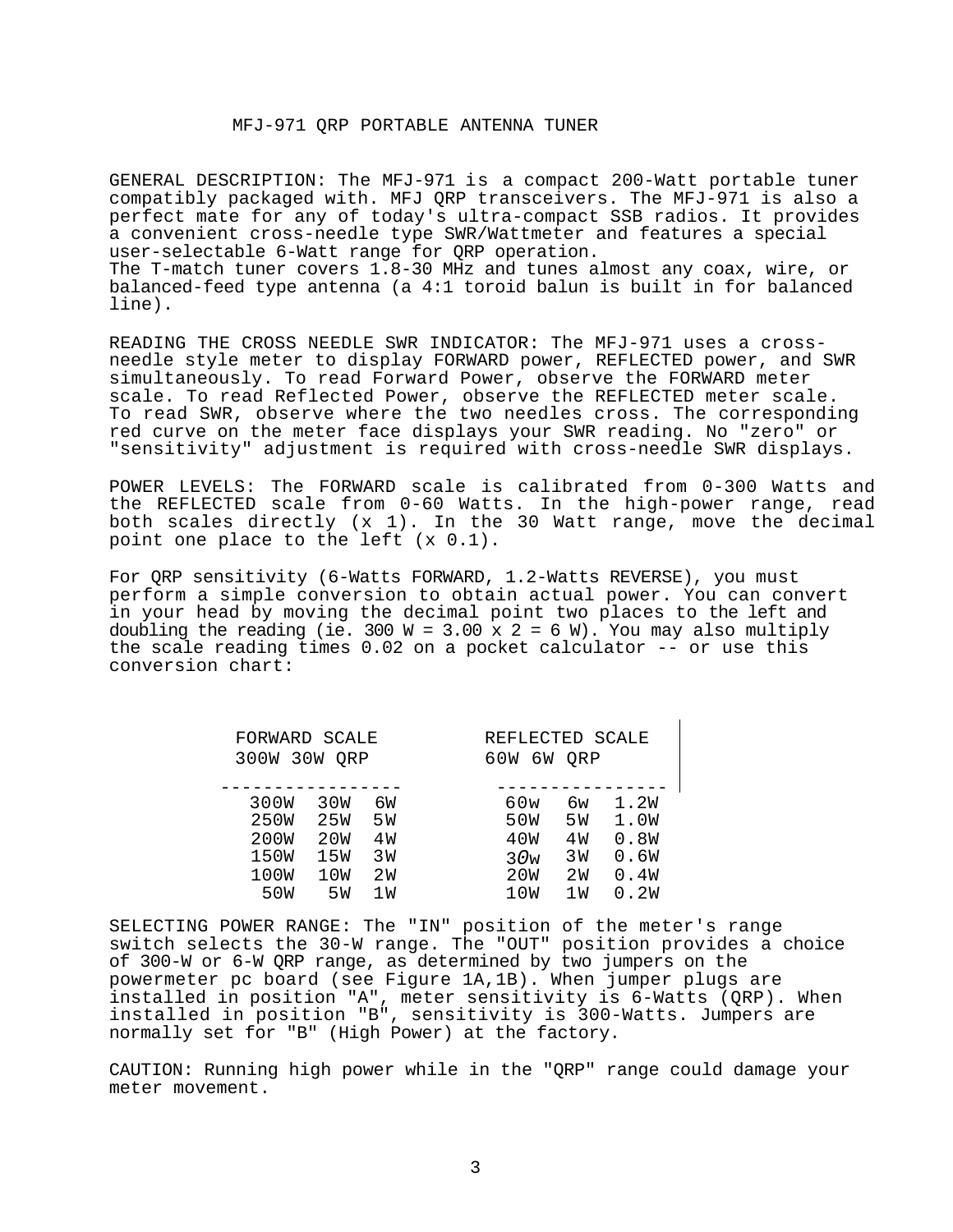INSTALLING YOUR TUNER: The MFJ-971 tuner may be stacked with a companion MFJ transceiver and power pack, or used separately. Two brackets and 8 screws are included in this package to connect the tuner to the MFJ transceiver and power pack if you choose to do so. Locate your tuner to prevent accidental contact with connectors on the rear panel; even low-power radios can cause serious RF burns when fed into a random wire antenna. The tuner meter lamp may be powered from any 12-VDC source. Use a 5.5mm x 2.1mm coaxial plug; center pin positive (+).

TUNER CONNECTIONS: Set up your MFJ-971 as follows:

1. Connect radio to the SO-239 connector marked TRANSMITTER. 2.

Connect antenna feed to the appropriate tuner output:

- (a.) COAX-FEED to the SO-239 connector marked ANTENNA.
- (b.) RANDOM WIRE to the red binding post below ANTENNA jack.
- (c.) BALANCED FEEDERS to the BALANCED binding posts.\*

\* WHEN USING BALANCED FEEDLINE, CONNECT A SHORT JUMPER FROM THE LOWER "BALANCED" BINDING POST TO THE RED "ANTENNA" BINDING POST. This routes the balun's unbalanced output to the tuner circuit.

3. Connect your tuner and transmitter to a good earth ground.

CAUTION: For reasons of safety and radiation efficiency, random wire antennas should be high, clear of obstructions, and at least 1/4 wavelength long. They should also be well insulated from humans, animals, vegetation, and grounded objects.

OPERATING YOUR TUNER: If your radio has tube finals, set the transmitter on-frequency and "tune up" into a 50-Ohm resistive load. Once this is done, leave your TUNE and LOAD controls set and connect the tuner. If your radio has solid-state finals, omit this step (it is already matched to a 50-Ohm non-reactive load).

1. REDUCE TRANSMITTER OUTPUT before making initial adjustments.

2. Set tuner's TRANSMITTER and ANTENNA controls at 12:00 (3-1/2). 3

Switch INDUCTANCE for loudest receiver background noise.

4. Transmit a steady carrier (at low power), alternat=ely adjusting TRANSMITTER and ANTENNA controls for minimum SWR.

NOTE: Since these controls interact, try moving the TRANSMITTER control a small increment, then rotate the ANTENNA control for minimum SWR. Repeat until you obtain the lowest SWR possible.

5. If you cannot obtain a 1:1 match, increase or decrease INDUCTANCE and repeat step 4. Also, if RF arcing occurs inside the tuner, change INDUCTANCE and repeat step 4).

6 Wh fi d i fi d i sweep that the sweep that the sweep that the sweep that the sweep that the sweep that the s<br>The sweep that the sweep that the sweep that the sweep that the sweep that the sweep that the sweep that the s

3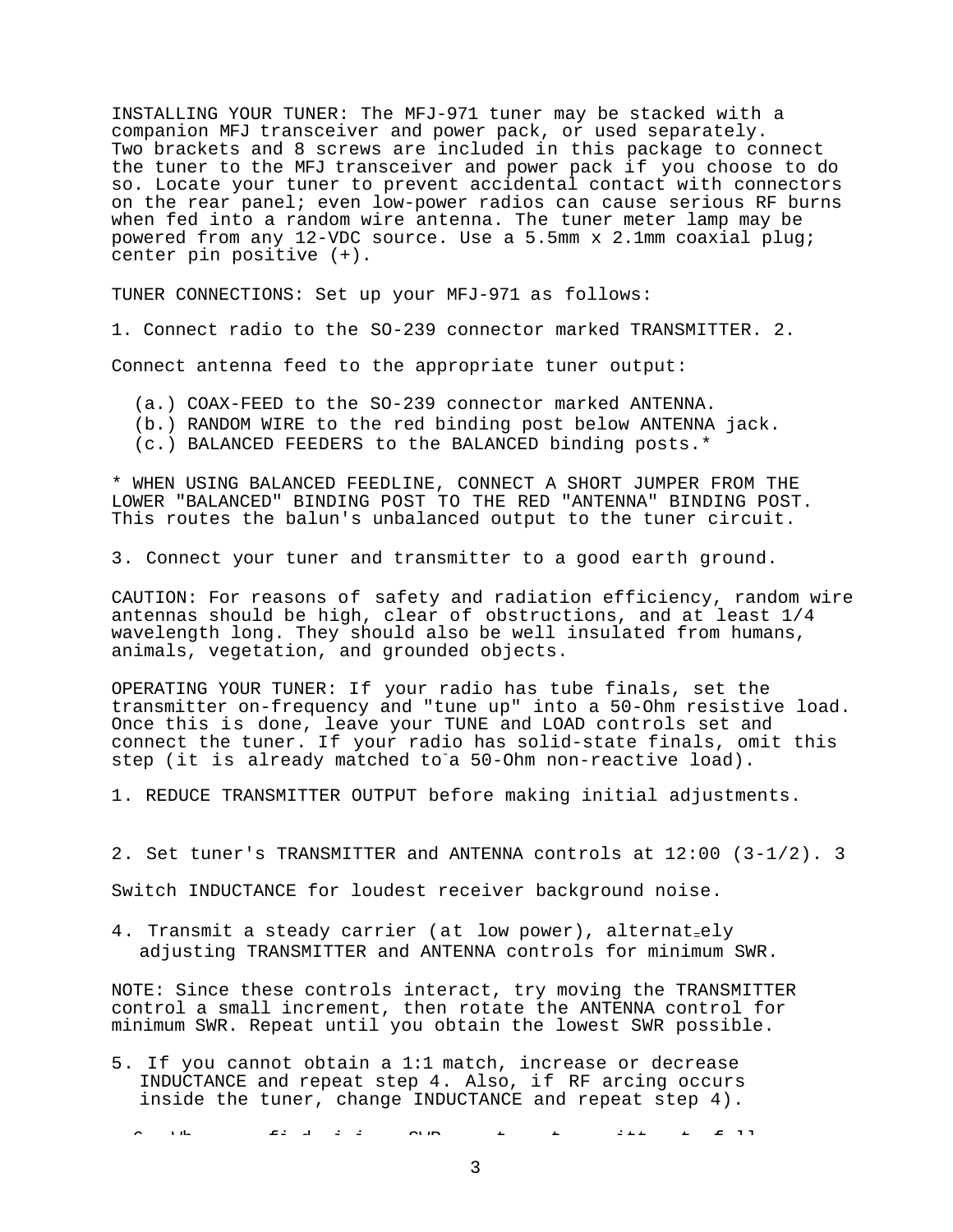The MFJ-971 should reduce the SWR of most feed systems to 1:1. If you cannot achieve 1:1, try increasing or decreasing the length of your antenna. Also, you may find minimum SWR occurs at more than one combination of control settings. To confirm you have selected the BEST one, check your RF power output (Po). If output appears abnormally low, try another INDUCTANCE position and repeat step 4. Finally, if your are using the MFJ-971 for receive only, tune as described in steps 2-3.

IN CASE OF TROUBLE: Your MFJ-971 is backed by our "No Matter What (TM)" guarantee for one full year. If you have a problem with your tuner, first carefully inspect interconnecting cables and antenna leads for shorts or opens (use an Ohm-meter . If unable to solve your problem, call 1-800-647-TECH for assistance.

TO SET QRP JUMPER POSITIONS (Figure 1A):



Place plugs on headers in position "A" for 6-Watt sensitivity. TO SET HIGH-POWER JUMPER POSITIONS (Figure 1B):



Place plugs on headers in position "B" for 300-Watt sensitivity.

CAUTION: Do not attempt to operate a high-power transmitter into your MFJ-971 tuner when QRP meter sensitivity is selected. The meter movement could be physically damaged.